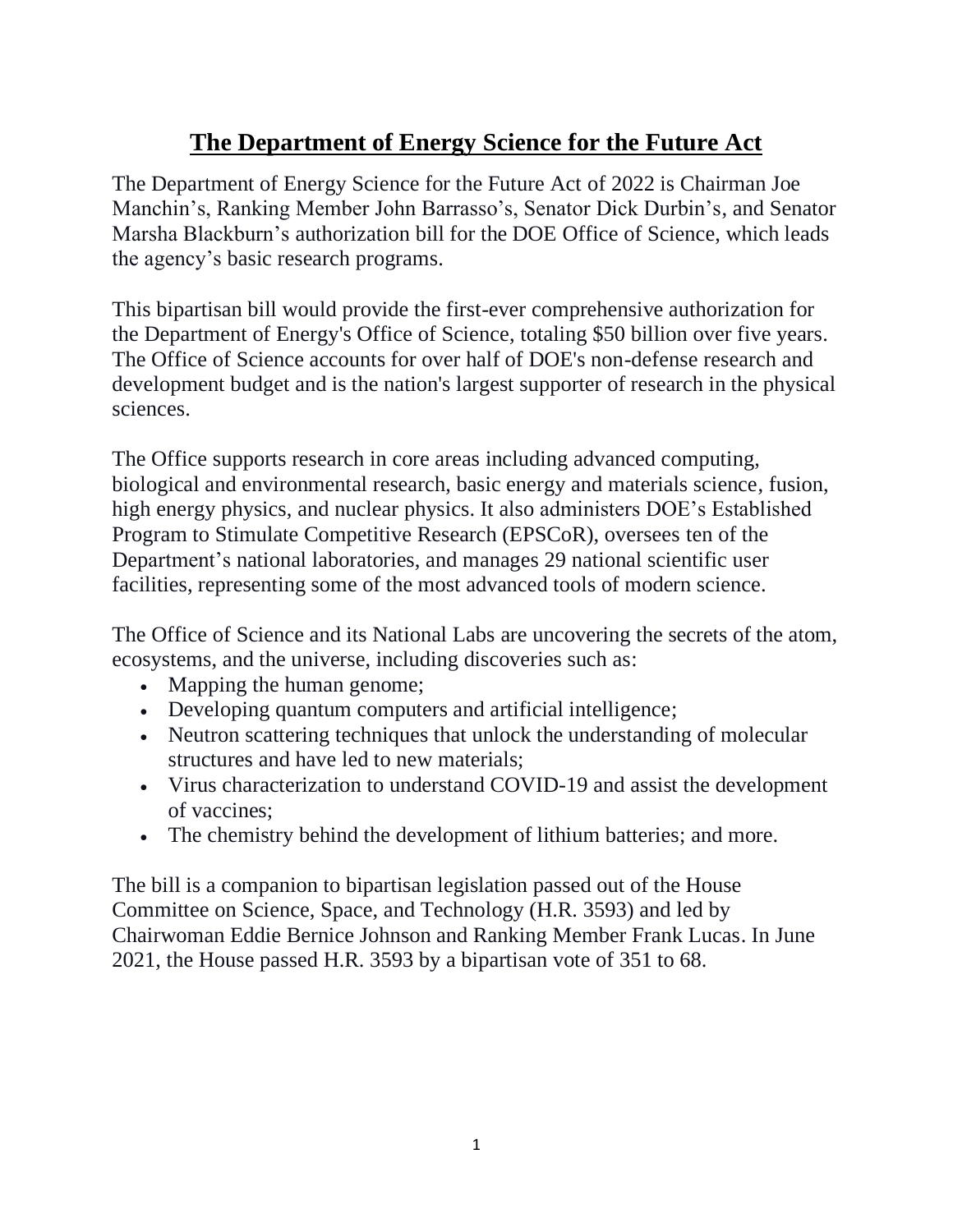## **Bill Summary**

#### *Basic Energy Sciences*

- Authorizes a research and development program in basic energy sciences, including materials science and engineering, chemical sciences, and prioritizes research and development in sustainable chemistry.
- Reauthorizes research and development activities related to artificial photosynthesis and electricity storage.
- Directs research in foundational nuclear science, establishes a carbon materials science initiative, and establishes a carbon oxide sequestration research and geologic computing initiative.

# *Biological and Environmental Research*

- Expands the biological systems science, environmental, and climate science programs relevant to developing new energy technologies and supporting the Department's energy, environment, and national security missions.
- Authorizes up to six bioenergy research centers focused on fundamental research in plant and microbial systems biology, biological imaging and analysis, and genomics to accelerate bioenergy sources' research, development, and commercial application.
- Directs research in low-dose radiation exposure on Earth, low-Earth orbit, and the space environment.
- Authorizes climate and Earth modeling research.

# *Advanced Scientific Computing Research*

- Authorizes a program to support advanced computing and networking technologies and expands the Computational Science Graduate Fellowship.
- Supports quantum network infrastructure research and development and broadens access to quantum computing resources.

## *Fusion Energy Research*

- Directs the construction of a Material Plasma Exposure Experiment Facility capable of meeting the research needs for testing of fusion materials.
- Provides for upgrades to meet research needs for understanding physical and chemical changes to plasmas at fundamental timescales, and explore new regimes of dense material physics, astrophysics, planetary physics, and short-pulse laser-plasma interactions.

# *High Energy Physics Program*

• Establishes a program in elementary particle physics and associated advanced technology research and development, including using high energy accelerators and advanced detectors to create and study the interaction.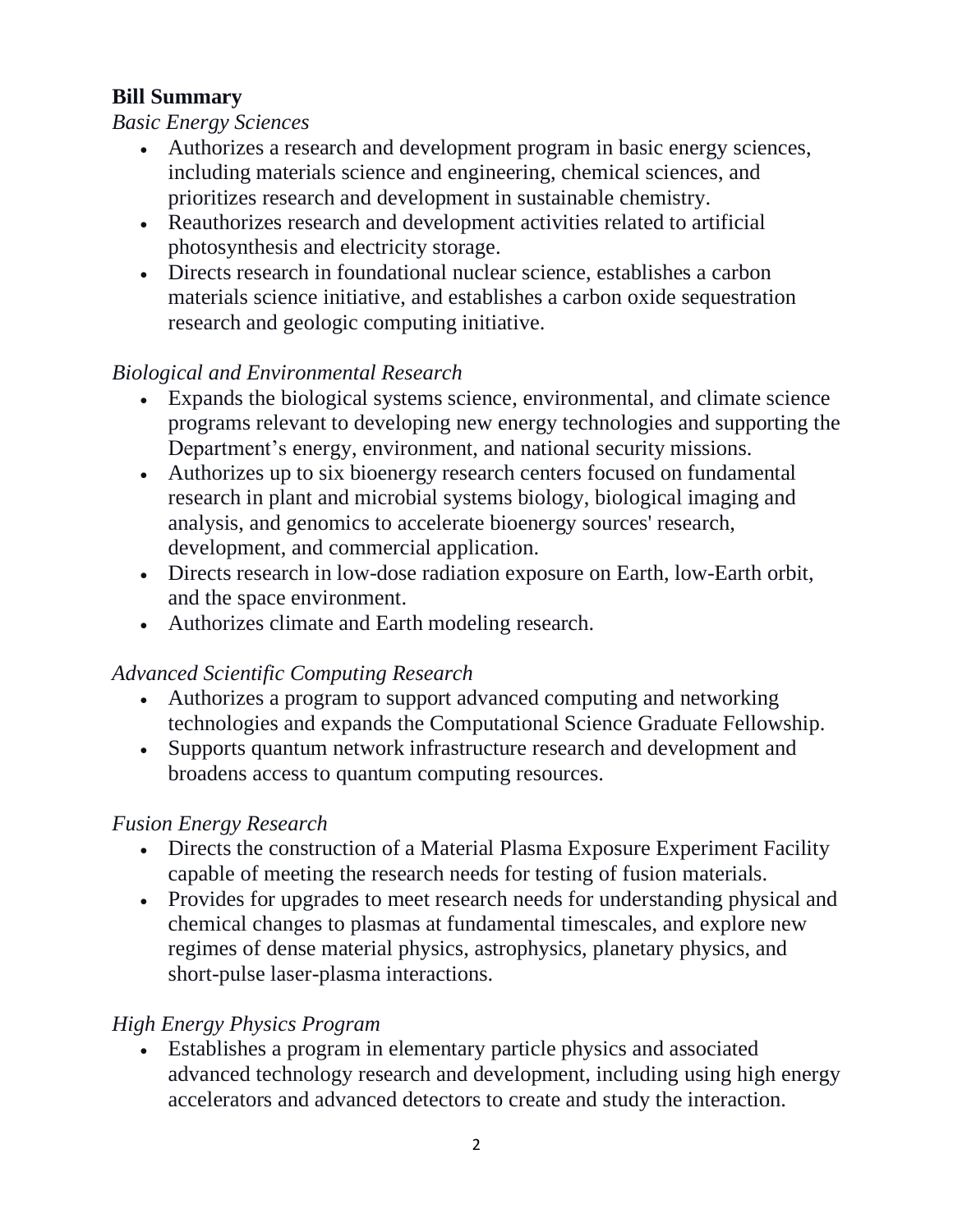#### *Nuclear Physics*

• Directs a program in nuclear physics and provides guidance and authorization levels for the construction of the Facility for Rare Isotope Beams and the Electron-Ion Collider.

### *Accelerator Research and Development*

• Fosters private-public partnerships to develop, demonstrate, and enable the commercial application of such technologies, supports associated workforce development activities, and provides access to accelerator design and engineering resources.

#### *Isotope Development and Production*

- Establishes a program to produce isotopes for research, medical, industrial, and related purposes, advance isotope production methods and techniques, and ensures that production activities do not compete with private industry.
- Establishes an isotope demonstration subprogram to support the development and commercial demonstration of critical stable or radioactive isotope production at existing commercial nuclear power plants.

### *Science Laboratories Infrastructure Program*

• Authorizes the Director of the Office of Science to employ all available approaches and funding mechanisms to address Office of Science National Laboratory infrastructure needs, including deferred maintenance, critical infrastructure needs, and modernization.

#### *Increased Collaboration with Teachers and Scientists*

• Directs the Office to support the development of a scientific workforce through programs that foster collaboration between K-12 students, university students, early-career researchers, faculty, and national laboratories.

#### *High-Intensity Laser Research Initiative and Helium Conservation*

- Authorizes the establishment of a high-intensity laser research initiative to advance laser technologies relevant to future facility needs in discovery science and to support a user network of academic and national laboratory high-intensity laser facilities.
- Establishes a program to reduce the use of helium among the Department's grantees and facilities by encouraging recycling and reuse.